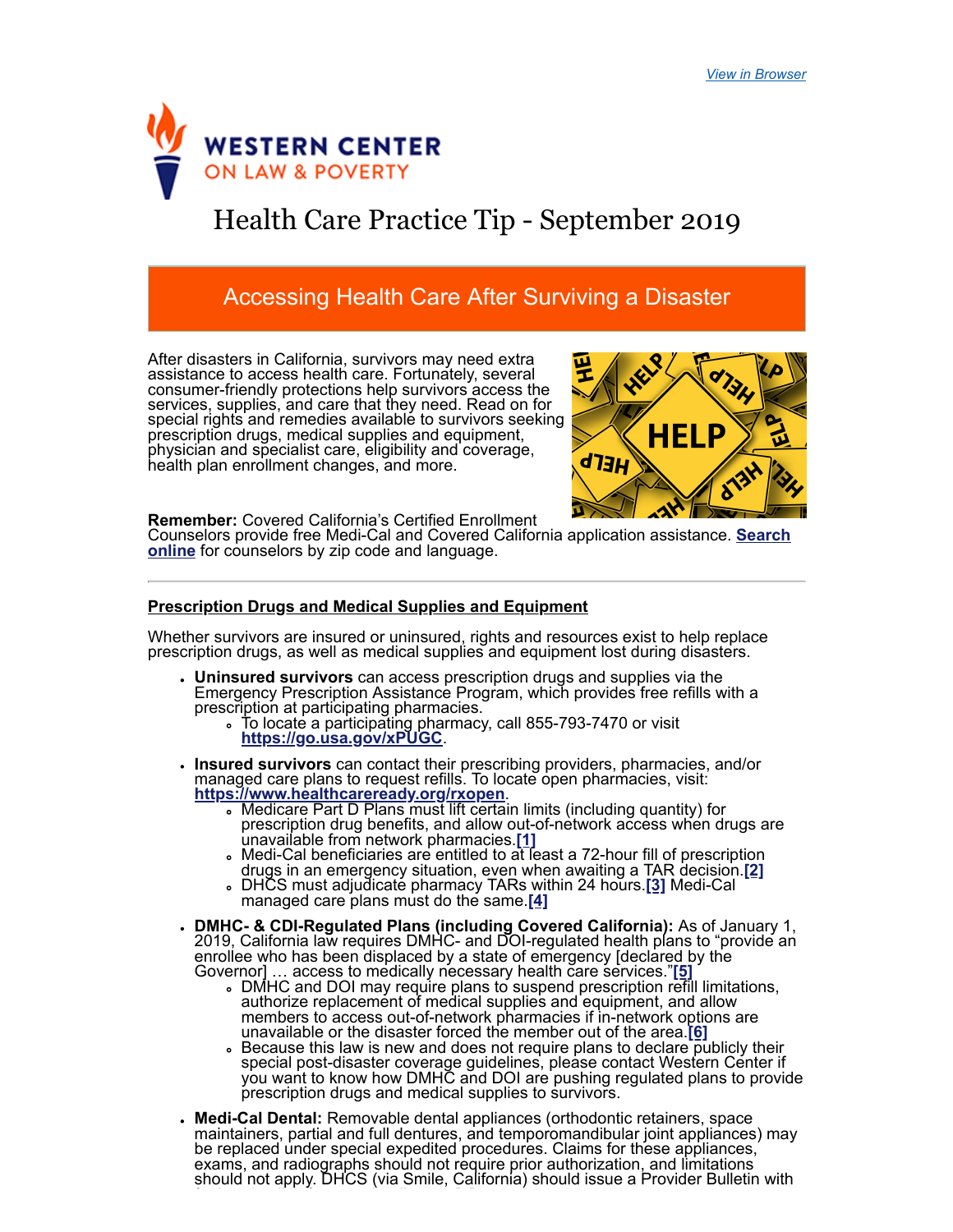<span id="page-1-3"></span><span id="page-1-2"></span><span id="page-1-0"></span>further details after a major disaster.**[\[7\]](#page-3-6)**

- <span id="page-1-1"></span>**FEMA Other Needs Assistance (ONA)** provides grants for "necessary expenses and serious needs" caused by the disaster including medical and dental expenses not covered by primary health insurance (including if insurance denies or excludes coverage, or the survivor is uninsured).**[\[8\]](#page-3-7)** Grants may be awarded to cover a broad array of medical and dental "costs," plus "[r]epair or replacement of medical equipment."**[\[9\]](#page-3-8)** The maximum grant amount is adjusted annually for inflation.**[\[10\]](#page-3-9)**
	- Survivors with disabilities or other access/functional needs can get more than the maximum grant amount to replace accessibility-related real and personal property damaged or destroyed by a disaster.**[\[11\]](#page-3-10)**
	- FEMA "Critical Needs Assistance" may provide a one-time \$500 payment to purchase "lifesaving and life-sustaining items," such as infant formula, prescriptions, diapers, medical supplies and durable medical equipment.
	- For medical and dental assistance, survivors do not need to first apply for a Small Business Administration loan (unlike for other assistance).**[\[12\]](#page-3-11)**
	- Apply for FEMA ONA at Disaster Recovery Centers, (800) 621-3362, or  $\circ$ **<https://www.disasterassistance.gov/>**.

#### **Physician & Specialist Care**

Survivors may need access to care and medical appointments urgently in the months after a disaster. Several protections require health plans and providers to make care available.

- <span id="page-1-5"></span><span id="page-1-4"></span>**Emergency care:** Federal law prohibits hospitals from turning away women in labor and patients facing emergency medical conditions—no matter their insurance status. **[\[13\]](#page-3-12)**
- **Dialysis:** Patients should first contact their regular dialysis center for help locating a replacement center. A directory of major dialysis providers with phone numbers is available at the Kidney Community Emergency Response (KCER) website: **<https://kcercoalition.com/en/patients/>**.
	- HealthInsight and the Health Services Advisory Group (HSAG) contract with CMS to help patients locate dialysis centers following disasters. To locate a new dialysis center, contact the hotline in your local area:
		- Network 18: The Southern California HealthInsight patient hotline at (800) 637-4767 (Monday to Friday, 8am to 4:30pm).
		- Network 17: The Northern California HSAG patient hotline at (800) 232- 3773 (Monday to Friday, 8am to 5pm).
	- You may also access a dialysis center directory at:
	- **<http://www.dialysisunits.com/>**.
- <span id="page-1-6"></span>**Medi-Cal managed care plans:** If contracted providers are unavailable after a disaster, plans must still provide adequate provider networks, including by authorizing out-of-network care if no providers are available in network.**[\[14\]](#page-3-13)** Timely access standards require plans to make available urgent care that does not require prior authorization within 48 hours (and within 96 hours when prior authorization is required), non-urgent physician appointments within 10 days, and specialty physicians within 15 days.**[\[15\]](#page-3-14)**
- <span id="page-1-7"></span>**Medicare managed care plans:** Medicare Advantage Plans must allow members to access out-of-network care after "a Presidential emergency declaration, a Presidential (major) disaster declaration, a declaration of emergency or disaster by a Governor, or an announcement of a public health emergency by the Secretary of Health and Human Services."**[\[16\]](#page-3-15)**
- <span id="page-1-11"></span><span id="page-1-10"></span><span id="page-1-9"></span><span id="page-1-8"></span>**DMHC- & CDI-Regulated Plans (including Covered California):** As of January 1, 2019, the California law described above also requires DMHC- and DOI-regulated health plans to make available to disaster survivors medically necessary physician and specialist care.**[\[17\]](#page-3-16)**
	- DMHC and DOI may require plans to extend time limits for prior authorizations and referrals, and allow members to access out-of-network providers if innetwork options are unavailable or the disaster forced the member out of the area.**[\[18\]](#page-3-17)**
	- DMHC-regulated plans must make available urgent care that does not require prior authorization within 48 hours (and within 96 hours when prior authorization is required), non-urgent physician appointments within 10 days, and specialty physicians within 15 days.**[\[19\]](#page-3-18)**
	- Please contact Western Center if a regulated health plan is not meeting a survivor's needs. Western Center's health advocates can help make sure that DMHC and DOI are ensuring plans comply with this new California law.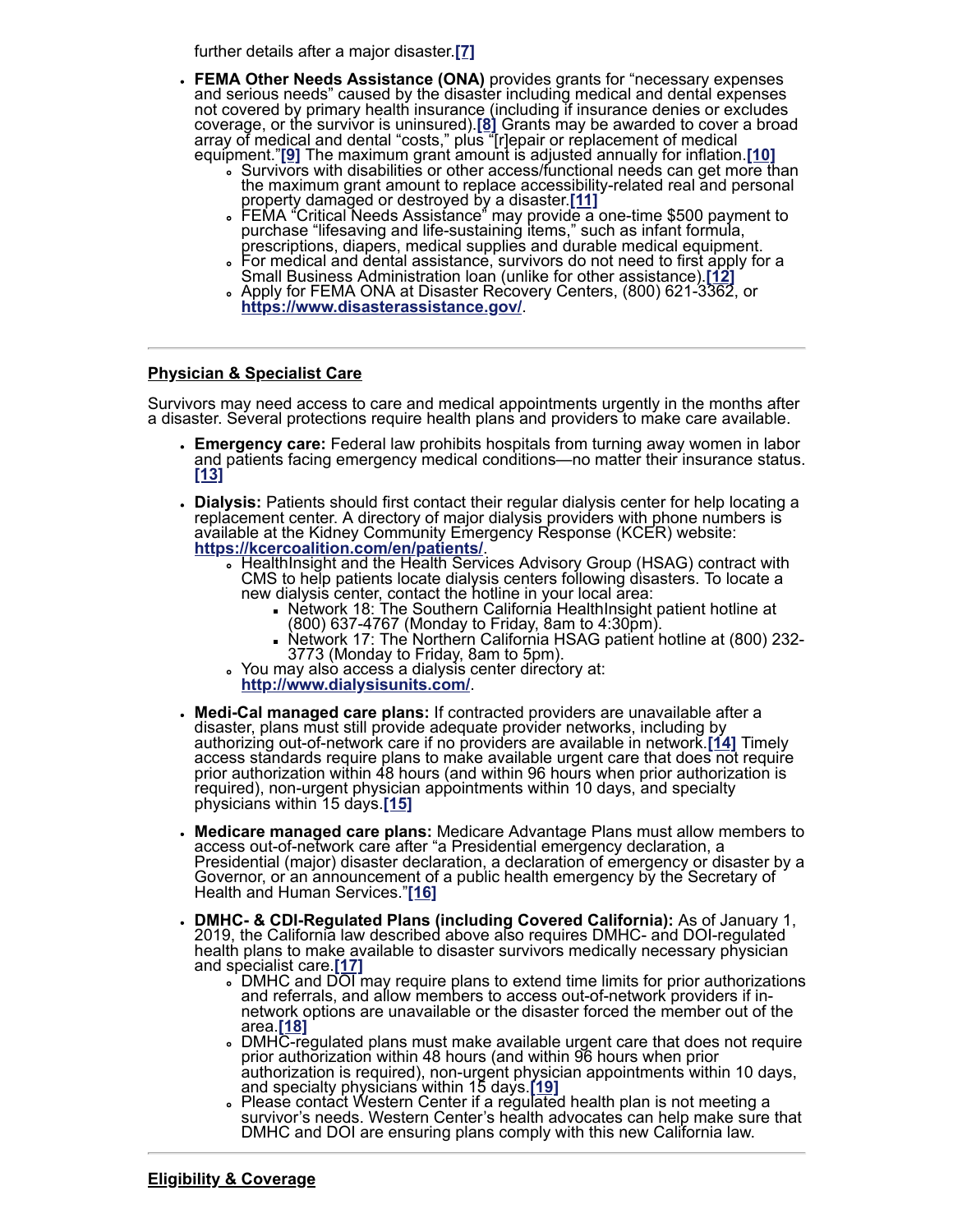During and after a disaster, survivors may need help applying for Medi-Cal and Covered California, or just keeping their existing coverage. Medi-Cal's complex rules provide several special protections, and Covered California's enrollment and exemption policies acknowledge the needs of survivors.

Medi-Cal Eligibility

- <span id="page-2-0"></span>**Expedited applications:** Many disaster survivors may be newly eligible for Medi-Cal due to job loss and/or reduction in earnings. They may obtain expedited Medi-Cal through Hospital Presumptive Eligibility (60 days of immediate eligibility), Pregnancy Presumptive Eligibility, and the CHDP Gateway.**[\[20\]](#page-3-19)**
	- Locate a qualified Hospital Presumptive Eligibility provider list at **[https://www.dhcs.ca.gov/services/medi-](https://www.dhcs.ca.gov/services/medi-cal/eligibility/Pages/HospitalPE.aspx)**
	- **cal/eligibility/Pages/HospitalPE.aspx**.
	- Counties must "[e]xpedite eligibility determinations, whenever possible, for any Medi-Cal applicant or beneficiary who has immediate medical needs."**[\[21\]](#page-3-20)** So you can advocate for a county to immediately process Medi-Cal applications for disaster survivors needing urgent coverage.
- <span id="page-2-2"></span><span id="page-2-1"></span>**Relaxed application requirements:** After a disaster, Medi-Cal application requirements are less restrictive.
	- A signed and dated written affidavit, under penalty of perjury, can be used in place of requested verification documents (except for citizenship and immigration status).**[\[22\]](#page-3-21)** As always, applicants are entitled to a "reasonable opportunity period" while they diligently search for citizenship and immigration status verification, during which counties must process their application and activate Medi-Cal if determined eligible (regardless of immigration proof).**[\[23\]](#page-4-0)**
	- Applicants who are experiencing homelessness simply need to write that on their Medi-Cal application, and it will be sufficient to establish residency.**[\[24\]](#page-4-1)**
- **Continuous eligibility:** Medi-Cal terminations must be delayed during and after disasters when a beneficiary is unable to provide required documentation.**[\[25\]](#page-4-2)** And counties may even reinstate Medi-Cal eligibility for survivors while they process signed affidavits or locate required documentation.**[\[26\]](#page-4-3)**
- **MAGI excluded income:**

C d'an de Carlos (1989)<br>Carlos (1989)

- <span id="page-2-9"></span><span id="page-2-8"></span><span id="page-2-7"></span><span id="page-2-6"></span><span id="page-2-5"></span><span id="page-2-4"></span><span id="page-2-3"></span>Charitable payments are exempt gift income.**[\[27\]](#page-4-4)**
- <span id="page-2-10"></span>Insurance payments in "federal declared disaster areas are exempt."**[\[28\]](#page-4-5)**
- <span id="page-2-12"></span>Federal and state disaster payments (such as FEMA) are exempt.**[\[29\]](#page-4-6)**
- <span id="page-2-11"></span>**Non-MAGI excluded income and resources:**
	- Disaster assistance funds from federal, state, or local government agencies, or disaster assistance organizations [not defined, but presumably inclusive of charities and nonprofits], are permanently exempt from income and property counting. Interest earned on these funds is also exempt.**[\[30\]](#page-4-7)**
	- Insurance payments (including funds received for the purchase of temporary housing) or in-kind replacement received from any source for purposes of repairing or replacing exempt property that is lost or damaged is exempt property in the month of receipt and for nine months from the date of receipt. **[\[31\]](#page-4-8)** Counties may extend the exemption period for a total of 18 months if survivors show "good cause for why repair or replacement was not possible" – which is often the case when recovering from a disaster.**[\[32\]](#page-4-9)** The exemption period can be extended for up to 30 total months for survivors of presidentially-declared disasters.**[\[33\]](#page-4-10)**
	- Any cash that is not used to repair, replace, or contract for replacement or repair of exempt property may be countable property starting the month after the exemption period ends.**[\[34\]](#page-4-11)**
- <span id="page-2-16"></span><span id="page-2-15"></span><span id="page-2-14"></span><span id="page-2-13"></span>**Medi-Cal monthly premiums:** DHCS will suspend collection of monthly premiums for the Medi-Cal Access Program (MCAP), Medi-Cal Access Infant Program (MCAIP), and Optional Targeted Low Income Children Program (OTLICP).**[\[35\]](#page-4-12)** Counties must not discontinue beneficiaries for failure to pay monthly premiums during a disaster.**[\[36\]](#page-4-13)** Also, you may want to advocate that counties suspend premium collections and related discontinuances during a reasonable recovery period.
- <span id="page-2-19"></span><span id="page-2-18"></span><span id="page-2-17"></span>**Inter-county transfers (ICTs):** For survivors displaced to a different county, no new Medi-Cal application is required. Instead, Medi-Cal beneficiaries can request an inter-county transfer if their permanent residence has changed.**[\[37\]](#page-4-14)** Survivors who are displaced only temporarily can notify their Medi-Cal eligibility worker of their new address, and enroll in health plans in their temporary county of residence.**[\[38\]](#page-4-15)** For health plan enrollments and disenrollments, beneficiaries may contact the DHCS Medi-Cal Managed Care Ombudsman at (888) 452-8609. Counties should assist beneficiaries with health plan changes, if needed.**[\[39\]](#page-4-16)**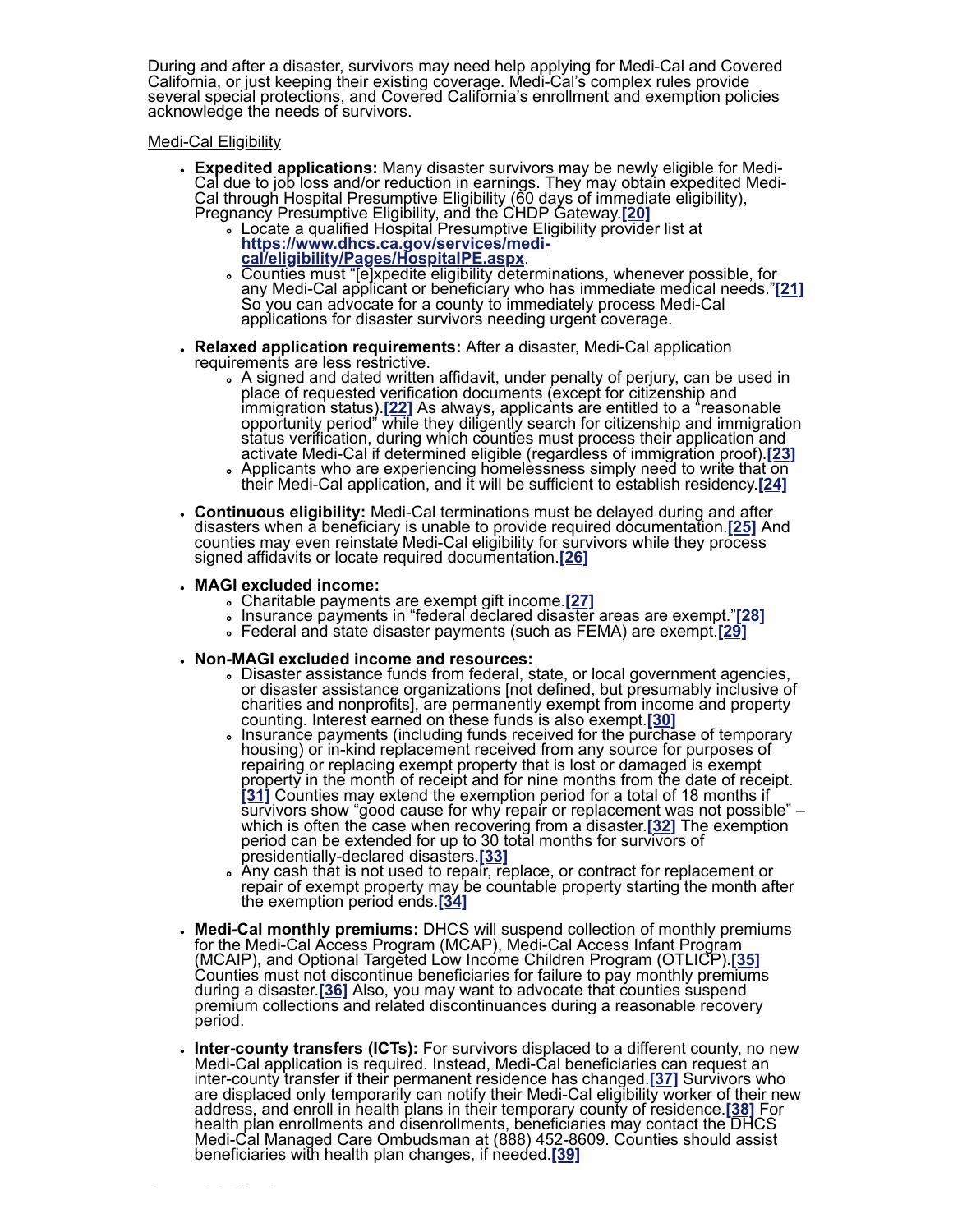- <span id="page-3-22"></span>A declared state of emergency in California gives affected individuals a special enrollment period (SEP) lasting for 60 days after the conclusion of the disaster to enroll in Covered California.**[\[40\]](#page-4-17)** Attestation is sufficient. No documentation is required to trigger the SEP.**[\[41\]](#page-4-18)**
- <span id="page-3-24"></span><span id="page-3-23"></span>Tax filers may seek a hardship exemption from Covered California ("due to fire, flood, or other natural or human-caused disaster") to avoid the reinstated individual mandate penalty for no coverage.**[\[42\]](#page-4-19)**

### **Health Plan Enrollment**

Survivors may need to change their managed care plan enrollments, sometimes because disasters cause displacement. Fortunately, Medi-Cal, Medicare, and Covered California plan enrollees should be able to change their plan enrollment after disasters.

- **Medi-Cal managed care plans:** For expedited enrollment/disenrollment requests, contact the DHCS Medi-Cal Managed Care Division Ombudsman at (888) 452- 8609.
- **Medi-Cal inter-county transfers (ICTs):** As described above, survivors should be disenrolled from out-of-county plans and allowed to enroll in managed care plans operating in beneficiaries' new counties of residence (even if they are only temporarily displaced).
- **Medicare managed care plans:** Medicare beneficiaries may change their Medicare Advantage Plans and Part D Plans during a Special Enrollment Period that lasts up until at least 60 days after the date FEMA designates as the end of the disaster's incident period.**[\[43\]](#page-4-20)**
- <span id="page-3-26"></span><span id="page-3-25"></span>**Covered California plans:** The declared state of emergency that creates a qualifying life event for a special enrollment period for affected individuals includes the right to change plans.**[\[44\]](#page-4-21)**

**For resources about non-health disaster recovery topics, Morrison & Foerster LLP (MoFo) publishes and updates its "[Helping Handbook](https://www.mofo.com/fire)" following most major California disasters. Western Center is available to support your health care advocacy during and after disasters. Please contact [David](mailto:dkane@wclp.org) and [Jen](mailto:jflory@wclp.org) so we can help!**

<span id="page-3-0"></span>**[\[1\]](#page-0-0)** *See* 42 C.F.R. § 423.124(a); *see also* **[CMS Prescription Drug Benefit Manual](https://www.cms.gov/Medicare/Prescription-Drug-Coverage/PrescriptionDrugCovContra/Downloads/MemoPDBManualChapter5_093011.pdf)**, Chapter 5: Benefits and Beneficiary Protections (section 50.12).

<span id="page-3-1"></span>**[\[2\]](#page-0-1)** *See* Welf. & Inst. Code §§ 14133.37(b) (fee-for-service), 14185(a)(2) (Medi-Cal managed care). **[\[3\]](#page-0-2)** *See* Welf. & Inst. Code § 14133.37(a).

<span id="page-3-3"></span><span id="page-3-2"></span>**[\[4\]](#page-0-3)** *See* Welf. & Inst. Code §14185(a)(1).

<span id="page-3-4"></span>**[\[5\]](#page-0-4)** *See* Health & Saf. Code § 1368.7(a) (DMHC-regulated plans); Ins. Code § 10112.95 (DOI-regulated plans).

<span id="page-3-5"></span>**[\[6\]](#page-0-5)** *See* Health & Saf. Code § 1368.7(b); Ins. Code § 10112.95 (b).

<span id="page-3-6"></span>**[\[7\]](#page-0-6)** For example, see **[Provider Bulletin Volume 35, Number 24](https://www.denti-cal.ca.gov/DC_documents/providers/provider_bulletins/Volume_35_Number_24.pdf)** (July 2019), "Disaster Assistance to Members and Dental Offices."

<span id="page-3-7"></span>**[\[8\]](#page-1-0)** *See* [42 U.S.C. §§ 5174\(a\), \(e\)\(1\); 44 C.F.R. §§ 206.119\(b\)\(1\), \(c\)\(3\);](https://www.fema.gov/media-library/assets/documents/177489) *see also* FEMA's **Individual Assistance Program and Policy Guide** (IAPPG) Chapter 3, Section IV. FEMA updates its IAPPG no less than every three years, and last did so in March 2019. Disaster legal services advocates report several errors in this version, so it is best to always cross reference IAPPG content with federal law and regulation.

<span id="page-3-8"></span>**[\[9\]](#page-1-1)** 44 C.F.R. § 206.119(c)(3).

<span id="page-3-9"></span>**[\[10\]](#page-1-2)** *See* 42 U.S.C. § 5174(h). During the 2018 California wildfires, the maximum individual award was \$34,900. *See* Federal Register, **[Vol. 83, No. 204](https://www.govinfo.gov/content/pkg/FR-2018-10-22/pdf/2018-22884.pdf)** (October 22, 2018), Docket ID FEMA–2018–0001. **[\[11\]](#page-1-3)** *See* **[FEMA Memo](https://www.fema.gov/media-library-data/1557238500138-2c015fa2d9c8d73935ea392520d6a068/Chris_Signature_DRRA_1212_Memo_32519.pdf)** (March 2019), Policy Changes to the Individuals and Households Program resulting from the Disaster Recovery Reform Act of 2018, Section 1212.

<span id="page-3-11"></span><span id="page-3-10"></span>**[\[12\]](#page-1-4)** *See* IAPPG (March 2019) at pp. 134, 140-143.

<span id="page-3-12"></span>**[\[13\]](#page-1-5)** *See* Emergency Medical Treatment & Labor Act (EMTALA), 42 U.S.C. § 1395dd.

<span id="page-3-13"></span>**[\[14\]](#page-1-6)** *See* 42 C.F.R. § 438.206(b)(4).

<span id="page-3-14"></span>**[\[15\]](#page-1-7)** *See* Welf. & Inst. Code § 14197. For more information on Medi-Cal managed care timely access requirements, see NHeLP's "**[Network Adequacy Rules for Medi-Cal Managed Care Plans](https://healthconsumer.org/wp/wp-content/uploads/2016/10/050718-1-mcal-net-ad-final-Managed-Care-in-California-Series-UPDATED.pdf)**" (revised May 7, 2018).

<span id="page-3-15"></span>**[\[16\]](#page-1-8)** *See* 42 C.F.R. § 422.100(m); *see also* **[CMS Medicare Managed Care Manual](https://www.cms.gov/Regulations-and-Guidance/Guidance/Manuals/downloads/mc86c04.pdf)**, Chapter 4: Benefits and Beneficiary Protections (Section 150).

<span id="page-3-16"></span>**[\[17\]](#page-1-9)** *See* Health & Saf. Code § 1368.7(a) (DMHC-regulated plans); Ins. Code § 10112.95 (DOI-regulated plans).

<span id="page-3-17"></span>**[\[18\]](#page-1-10)** *See* Health & Saf. Code § 1368.7(b); Ins. Code § 10112.95(b).

<span id="page-3-18"></span>**[\[19\]](#page-1-11)** *See* [28 C.C.R. § 1300.67.2.2\(c\)\(5\). For a consumer-friendly flyer, see DMHC's](https://www.dmhc.ca.gov/Portals/0/LicensingAndReporting/SubmittingHealthPlanFilings/archive/MY_2014_Timely_Access_Fact_Sheet.pdf) **Timely Access to Care fact sheet**.

<span id="page-3-19"></span>**[\[20\]](#page-2-0)** *See* **[ACWDL 19-01](https://www.dhcs.ca.gov/services/medi-cal/eligibility/Documents/ACWDL/2019/19-01.pdf)** at p. 2.

<span id="page-3-21"></span><span id="page-3-20"></span>**[\[21\]](#page-2-1)** *See* **[ACWDL 19-01](https://www.dhcs.ca.gov/services/medi-cal/eligibility/Documents/ACWDL/2019/19-01.pdf)** [at p. 2.](https://www.dhcs.ca.gov/services/medi-cal/eligibility/Documents/MEDIL/2017/I17-16.pdf)